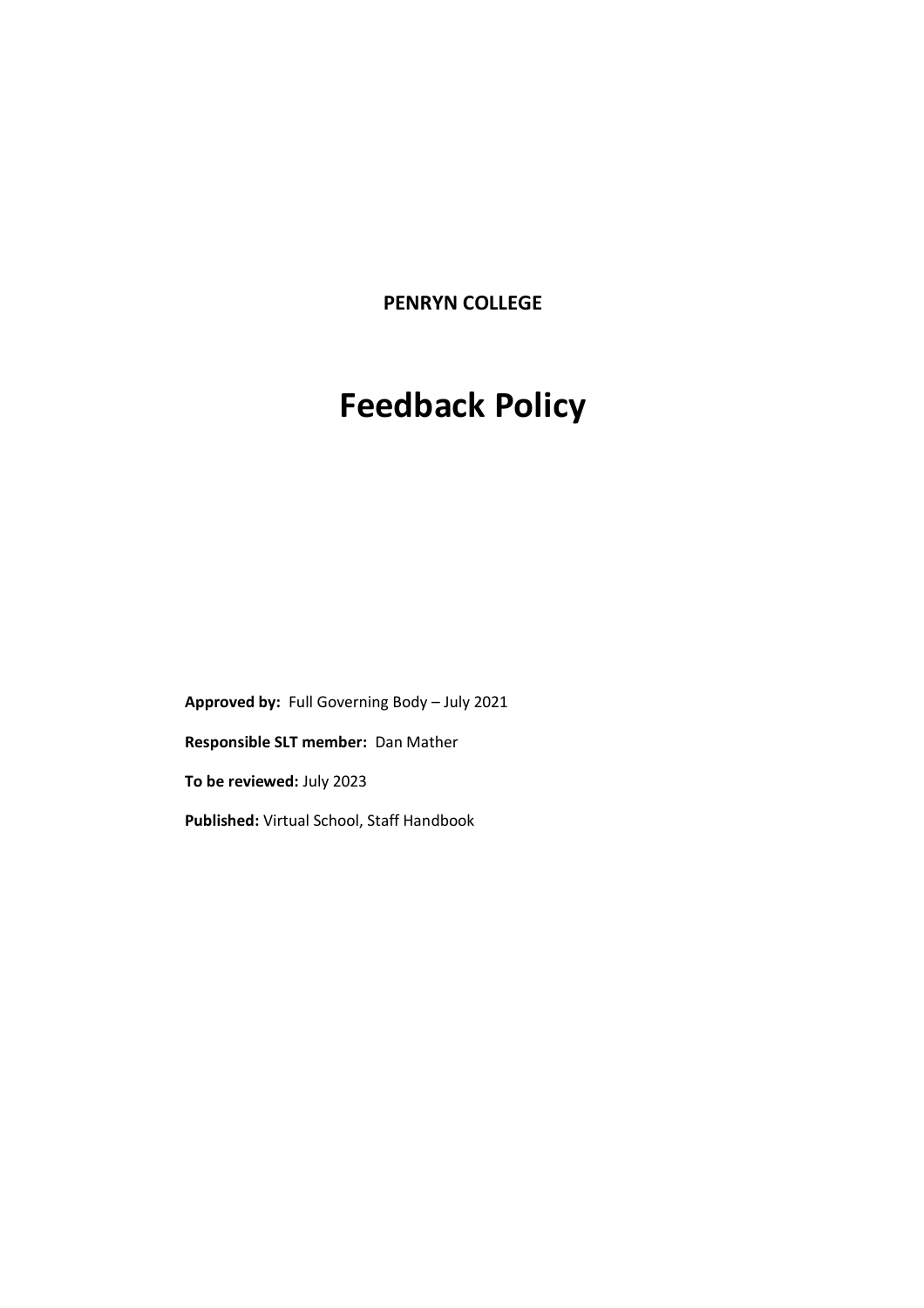# **Our Policy is underpinned by 3 core principles:**

- 1. Teachers use their professional judgement to ascertain the type of marking that is most appropriate for each piece of work, taking into considerations the nature of both their subject and the learning abilities of their class.
- 2. Teachers check students' understanding systematically, identify misconceptions accurately and provide clear, direct feedback. In so doing, they respond and adapt their teaching as necessary without unnecessarily elaborate or individualised approaches.
- 3. Students are precise about 'what they can do well' and 'what they need to do better'. They can apply their 'EBIs' across units of work, and where appropriate, across subjects.

Our Policy is also informed by what our students, parents, and staff tell us about marking:

## **Students tell us:**

- Tell me what I need to do to improve
- Make sure I understand your feedback
- Give me plenty of DIT time to practise and to see other pupils' work
- Don't give me too many targets
- Help me understand how I am getting better over time

## **Penryn College Core Expectations- Feedback**

- Comments identify what the pupils have done well, what needs to be done to improve, and how to do it.
- Students' books show their main assessment grades over the year as specified in the department's assessment schedule (Blue Overview Sheet in the front of exercise books).
- Comments encourage students to respond to marking and use DIT time actively (at the very least following each assessment).
- We use the agreed whole school literacy marking code every time we mark.
- We give feedback using WW and EBI if appropriate
- Students' books/Showbie pages contain regular feedback. The Marking and assessment policy specifies written feedback occur every 4-8 lessons. However, if you see a class only once fortnight, feedback according to department policy.
- Students receive feedback swiftly. Where possible, and as a general rule of thumb, students' work and tests will be marked and returned within a week of being handed in.
- Subject teachers should be clear what work should be completed on Showbie and what work will be completed in exercise books. Teachers should also be clear where students can find feedback.

#### **RATIONALE**

The critical purpose of feedback and marking is simple; it is about:

#### Moving learning forwards

This has the key elements of:

- Highlighting and celebrating success
- Supporting improvement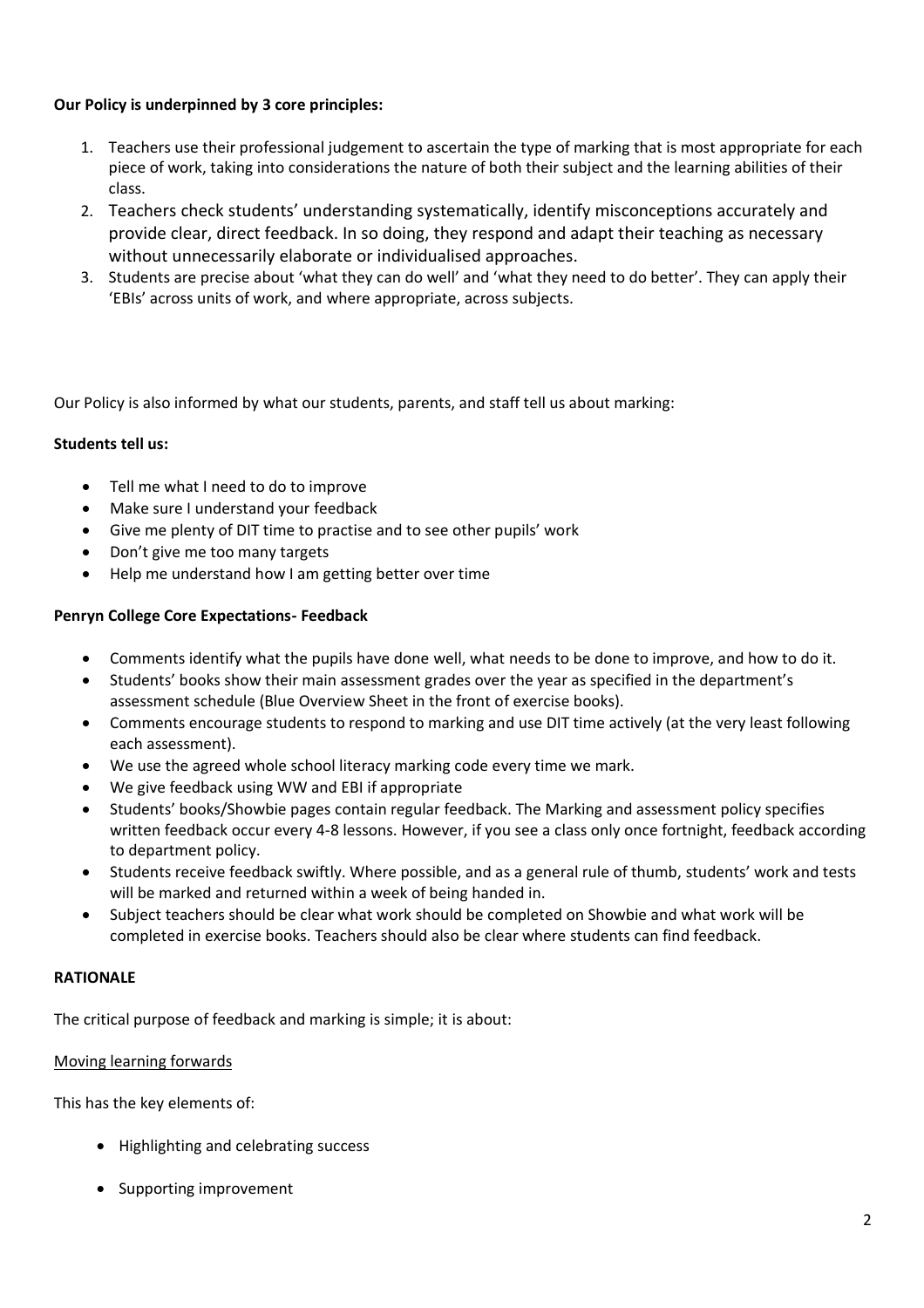• Identifying next steps in learning

This rationale must be clearly understood and applied for feedback and marking to be truly effective. Students need to both understand and respond to this.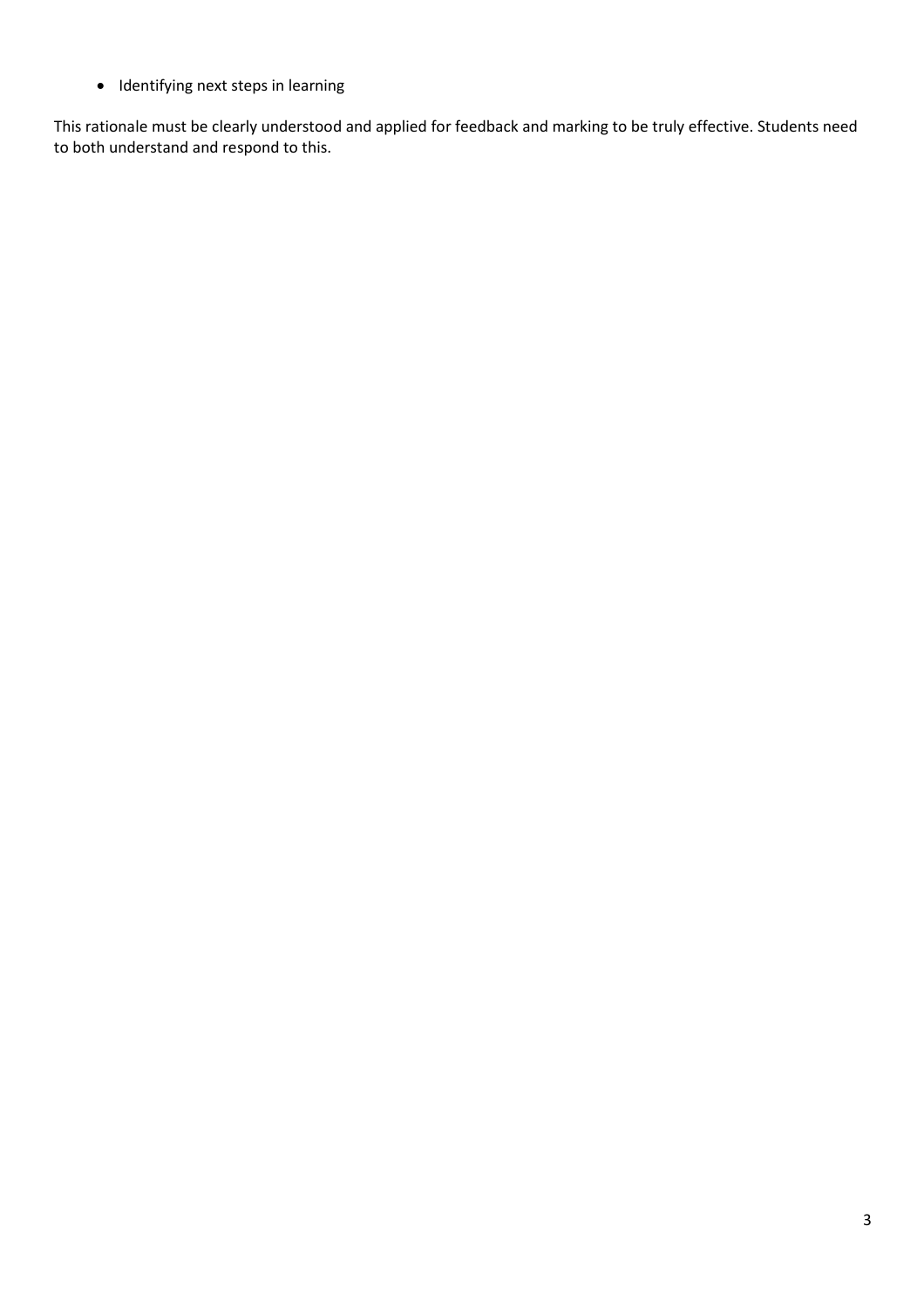#### **Why we need to mark:**

We believe that the greatest motivational benefits and improvements will come from focusing feedback and marking on:

- the qualities of the students' own work, in relation to the Learning intentions and marking criteria.
- specific ways in which the Student's work could be improved, and crucially, being given the opportunity to do so.
- improvements that the student has made compared to his/her earlier work.
- helping students reflect on their progress, in terms of the most recent work and in terms of work over time.

We want our students to develop as independent learners, with an awareness of their own strengths as well as being skilled and able to tackle areas for development. Therefore, it is essential that:

- $\checkmark$  feedback and marking forms a useful dialogue with clear teacher and pupil roles
- $\checkmark$  clear provision is made for opportunities to reflect and act upon improvement comments, moving learning forwards
- $\checkmark$  improvement is cyclical, valued and clearly evidenced
- $\checkmark$  the students are made aware of Learning intentions for the lesson or piece of work and of the criteria that their work will be assessed against, in age-related vocabulary
- ✓ the learning needs of individual children are understood and work is matched and **marked appropriately**
- $\checkmark$  feedback is given sensitively and teachers are aware that self-esteem is the most significant factor in being a successful learner

#### **AIMS & OBJECTIVES**

Effective feedback & marking should:

- establish a consistent approach to the way we feedback on learners' work, so that students feel valued and have a clear understanding of how well they are doing.
- ensure all students are provided with regular feedback to help them reach or exceed their full academic potential. Written feedback will occur every 4-8 lessons (Faculty guidance is in Appendix 1) recognise, encourage and reward student's effort and achievement and celebrate success over-time provide an accessible dialogue between the teacher and child, and clear appropriate feedback about the strengths of their work and areas for development - and where appropriate – guidance as to how complete the Dedicated Improvement Task (DIT)
- improve students' self confidence in self-assessment and help them, with the teacher, to set future targets for the 'next steps' in their learning – where appropriate, outlining 'What Went Well' (WWW) and where/why the work would be 'Even Better if' (EBI)
- give students a clear picture of how well they have met learning objectives or targets
- identify students who need additional support/challenge
- help students to develop an awareness of the standards they need to reach in order to achieve a particular Grade for that aspect of the subject curriculum
- involve parents more directly in reviewing their child's progress and help in reporting to parents
- celebrate and reinforce expectations
- inform future planning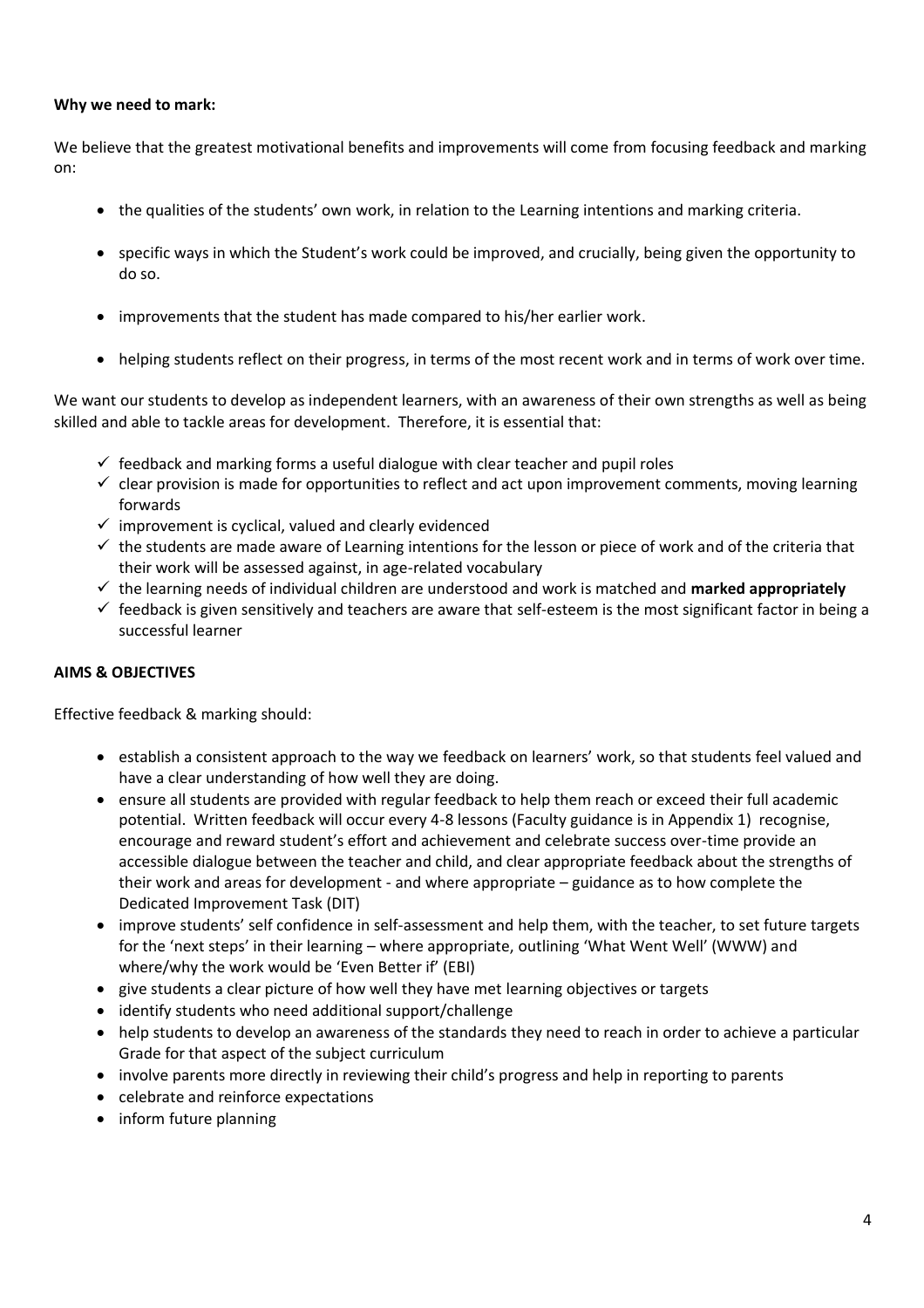#### **TYPES OF MARKING**

Marking may take one of 3 forms:

- **1. Marking for Literacy** ('light touch' literacy marking) to show that the work has been seen and to identify obvious communication errors:
	- S (X 3 or 5): you have spelt the word wrong and need to re-write it 3 times (if it is an unfamiliar word) or 5 times (if it is a familiar word)
	- P: you have missed out or used a punctuation mark incorrectly
	- G: your sentence does not make sense because it has not been written correctly

 The Penryn College Marking Code for Literacy provides more detailed guidance on marking for literacy where it is relevant.

- **2. Marking of formal assessments.** This may well involve referencing grading criteria. Blue Overview sheets will be used to record a grade in the student's book and staff will complete Yellow Reflection sheets (which will be stored either in a student's book or on their iPad.) This will detail elements of success, areas to improve, and specifying a DIT activity. WWW and EBI may be used in the written feedback.
- **3. Non-written marking,** just an abbreviation to show that assessment took place or feedback was given during the lesson:
	- VF: verbal feedback
	- PA: peer assessment
	- SA: self- assessment
	- TA: target achieved
	- I: independent work

Where possible, students will record the key points from this type of marking in their own words.

#### **ROLES AND RESPONSIBILITIES**

Class teachers will:

- $\checkmark$  Ensure feedback is regular, constructive and positive.
- $\checkmark$  Check that all students understand the feedback.
- $\checkmark$  Comments will identify what the students have done well, what needs to be done to improve, and how to do it. Staff should use WW and EBI in their feedback where appropriate.
- $\checkmark$  Provide opportunity for students to actively engage with your feedback by planning activities that allow them to act on your comments, providing students with Dedicated Improvement Time (DIT)
- $\checkmark$  Use the agreed whole school Marking for Literacy code.
- $\checkmark$  Ensure students keep their assessment tracking sheet (Blue) up to date
- $\checkmark$  Implement the college's core expectations.

#### **Students will:**

- $\checkmark$  Have DIT to consider feedback and label this DIT clearly.
- $\checkmark$  Respond to any questions / tasks posed by the teacher.
- $\checkmark$  Be able to articulate the key learning points in the marking.
- $\checkmark$  When verbal feedback is given, note the main points of it in their own words.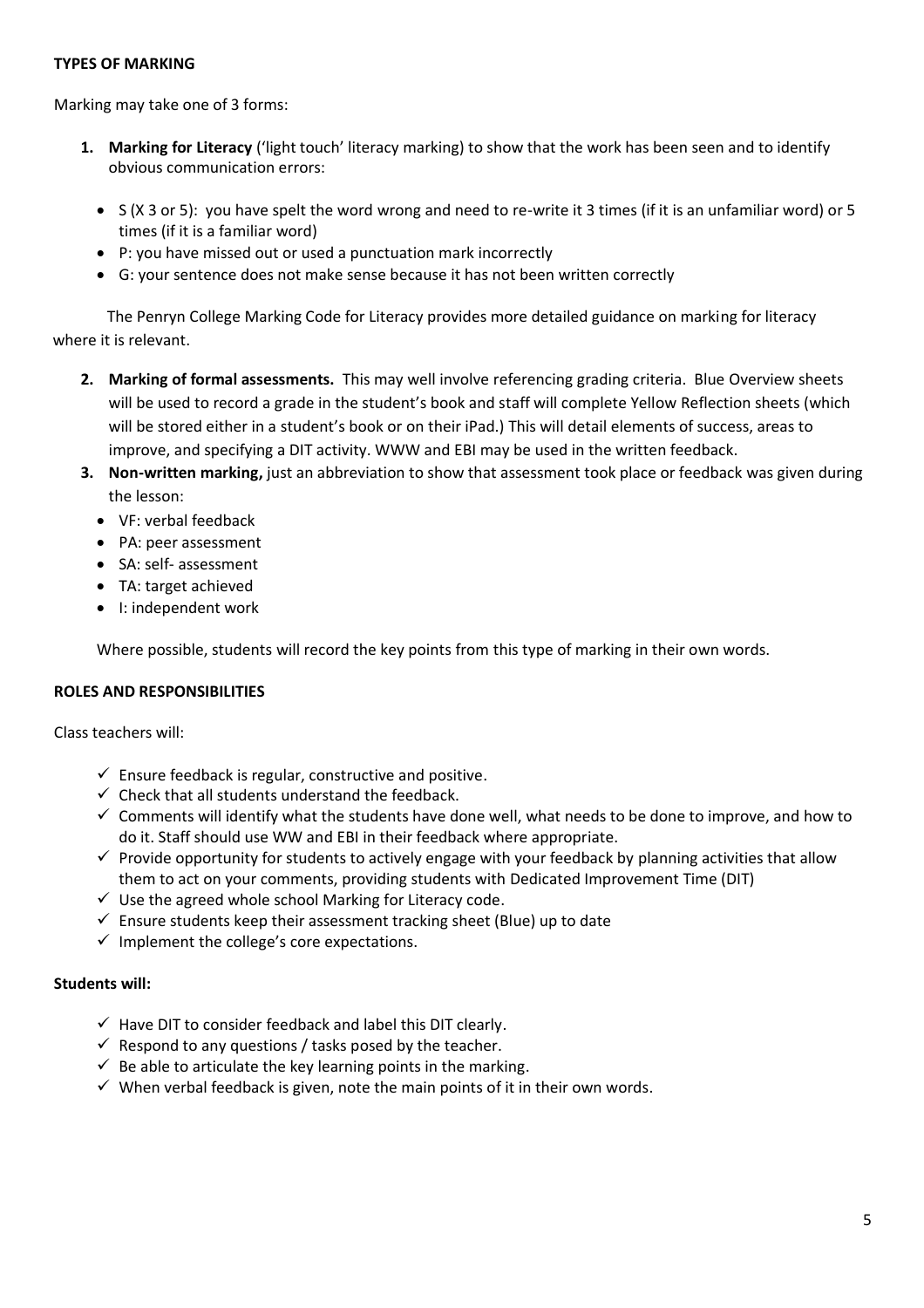#### **Tutors will:**

- $\checkmark$  Give DIT time for students to act on any questions and suggestions contained in feedback.
- $\checkmark$  Provide opportunities for students to check and respond to SPAG identified by teachers' feedback.
- $\checkmark$  Review students' books and act upon and discuss comments made by teachers during mentoring opportunities.

# **HODs and HOH/Y:**

- $\checkmark$  Ensure that that marking guidelines are implemented consistently, and that feedback promotes good progress.
- $\checkmark$  Ensure there are clear systems in place to track learning over time and that these are implemented by staff and understood by students.
- $\checkmark$  Include scrutiny of marking across their teams as part of monitoring, ensuring individual teachers have evidence of good practice.
- ✓ Ensure the team have and used Blue Overview sheets, Green Unit Overview Sheets and Yellow Reflection sheets in all students' books or iPad to show progress over time.
- $\checkmark$  Ensure that teachers who need to develop their marking receive relevant training and are clear about how to improve.
- $\checkmark$  Ensure that the team's Teaching and Learning plan addresses marking issues as necessary.

# **TAs will:**

- $\checkmark$  Ensure that students understand and are able to respond to teachers' feedback.
- $\checkmark$  Support students where necessary to make good use of their DIT.
- $\checkmark$  Give students formative feedback on their work, either verbally or in writing
- ✓ Mark for literacy
- $\checkmark$  Support students to ensure they present their work helpfully and according to college expectations.

## **The Teaching and Learning team will:**

- $\checkmark$  Routinely include marking as a focus during Departmental Health Checks, drop-ins and observations, communicating good practice and any issues with the teacher and HOD.
- $\checkmark$  Ensure that good practice is collated and shared.
- $\checkmark$  Feedback to teachers routinely on how their marking is supporting the progress of students.

# **CATCH UP PROTOCOL**

## **Aim:**

- To ensure students catch up following any absence.
- To ensure students complete incomplete work.

(Protocols for known absence are already in place)

## **Subject Staff:**

- Ask any student who has been away/ who needs to complete work to leave a space in their book for the catch-up work.
- Ask them to write the title of the missing work down immediately. Write catch up in the margin to show this is catch up work.
- If they can do the work independently, they should; if not they should copy or photograph someone's else book so their notes are at least complete.
- Work should be complete by the next lesson or agreed deadline and can be checked then OR when marking students' books.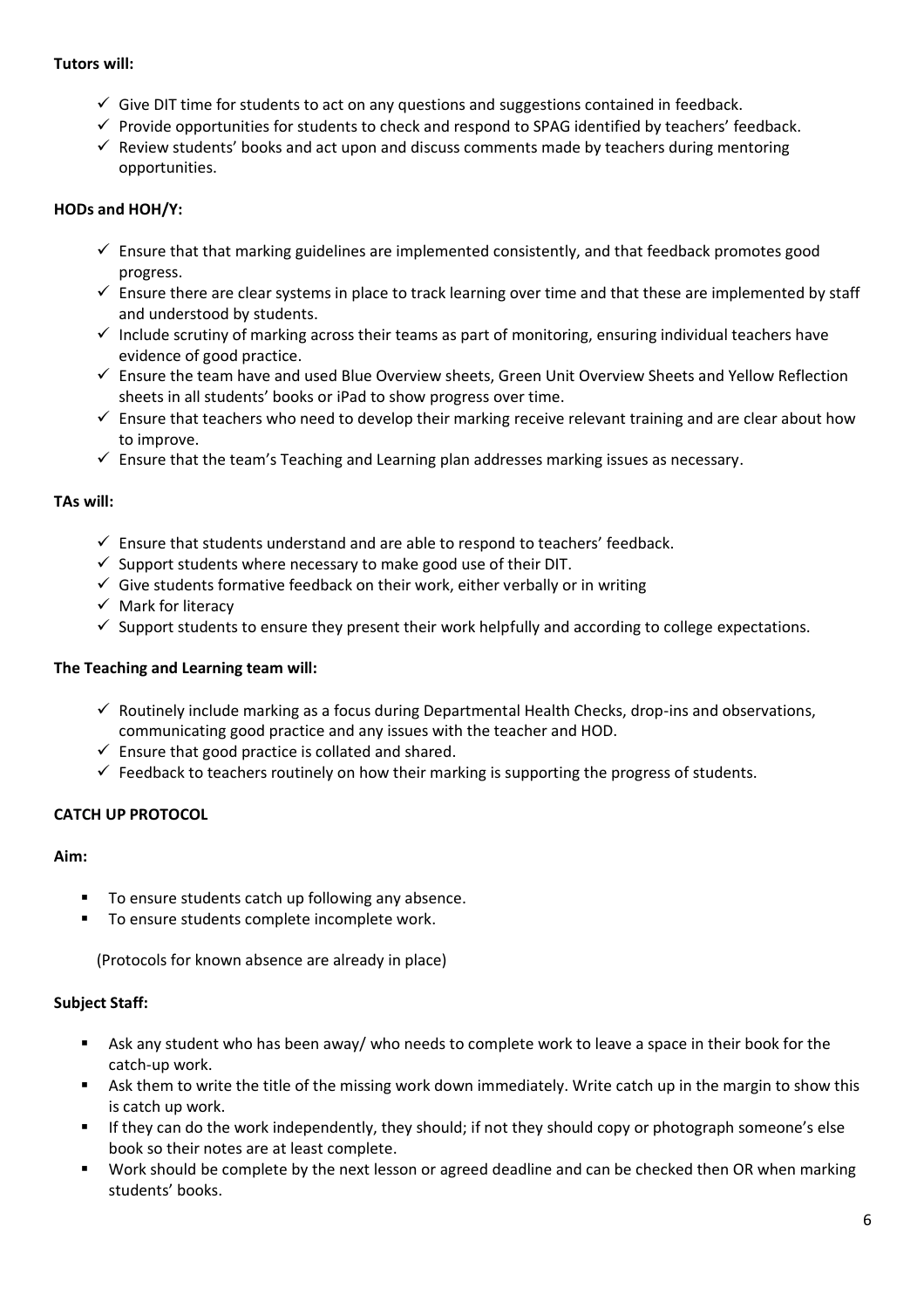- If work has not been caught up, put the student in to detention/ keep them after the lesson to catch up, and if deemed appropriate by the teacher – issue a Behaviour Manager Point.
- Review the learning in lessons frequently and over time with the class so those absent can understand; target absentees for 1:1 conversation as appropriate to check their understanding.

# **Tutors:**

- Following an absence, insist the student uses Tutor Time or Personal Study (PS) time to do missed work.
- Remind the student to check the VS for any HWK set.
- Ask to see the students' books to check their catch up.
- Refer the HOH if students are repeatedly failing to do this.

# **HOH/ SLT:**

■ Ensure that target students especially those whose attendance is a concern are doing catch up.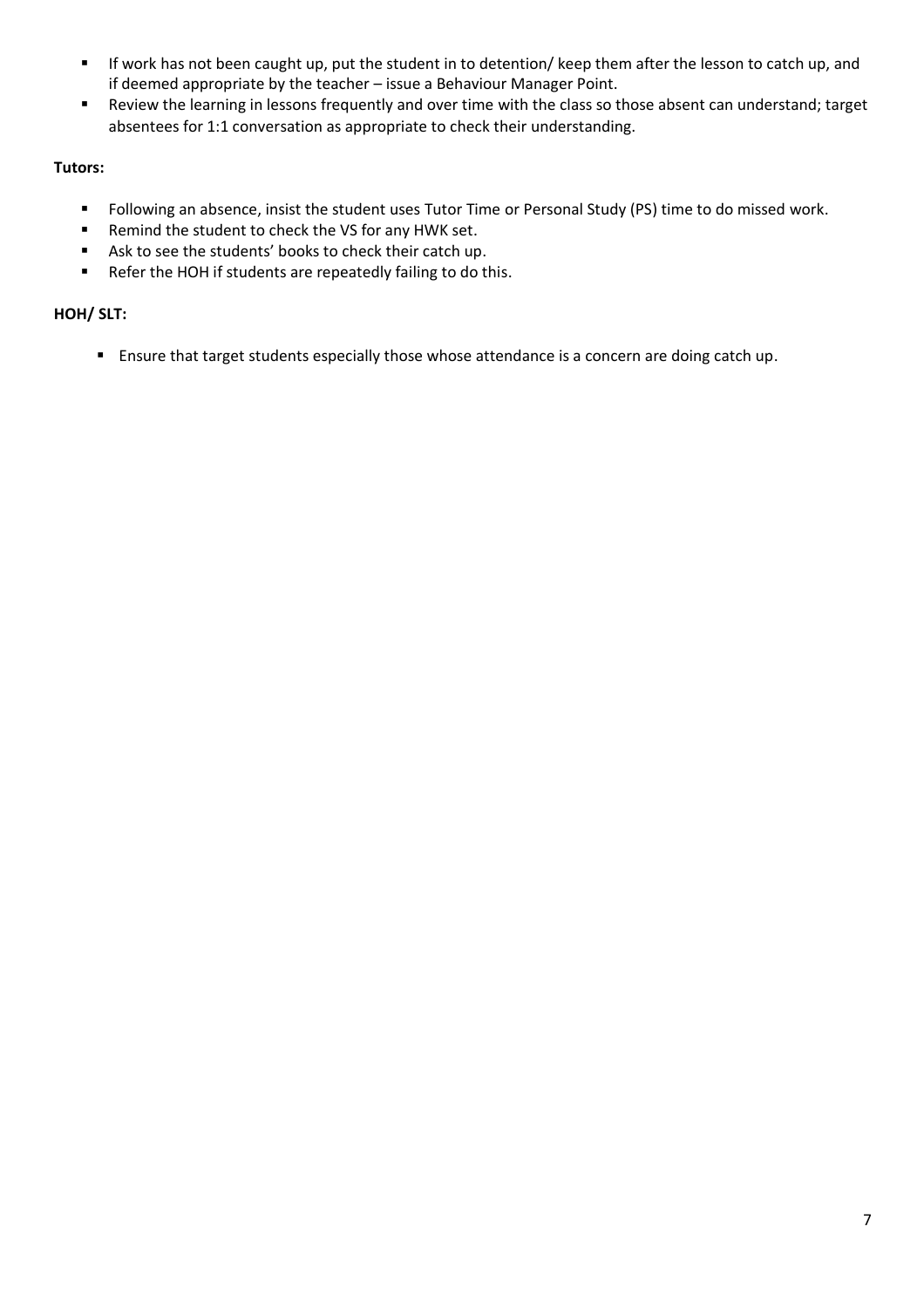# **APPENDICES**

# **Appendix 1 - Frequency of Marking by Faculty**

| <b>Subject</b> |           | <b>Specific</b>                                                                                                           | <b>Notes</b>                                                                       |
|----------------|-----------|---------------------------------------------------------------------------------------------------------------------------|------------------------------------------------------------------------------------|
| English        |           | 8 lessons (books in fortnightly)                                                                                          |                                                                                    |
| Maths          |           | 8 lessons<br>(books in every2/3 weeks)                                                                                    | Flexibility needed due to certain<br>maths homework being set and<br>marked on VS. |
| Science        |           | KS3 8 lessons<br>KS4 12 lessons<br>(Books in fortnightly)                                                                 | Any variance would be due to<br>split classes.                                     |
| PE             |           | KS4 4 lessons (books in monthly)                                                                                          |                                                                                    |
| <b>MFL</b>     |           | Year 79 lessons<br>(Books in every 3 weeks)                                                                               | Flexibility needed for split<br>double language classes.                           |
|                |           | Year 8 single/double linguists -<br>6 lessons<br>(Every month - double linguists have separate books)                     |                                                                                    |
|                |           | Year 9 single linguists- 8 lessons<br>(Every month)<br>Year 9 double linguists- 8 lessons<br>(Every month-separate books) |                                                                                    |
|                |           | KS4 6 lessons<br>(books in fortnightly)                                                                                   |                                                                                    |
|                | Geography | KS3 4 lessons<br>(Books in fortnightly)                                                                                   |                                                                                    |
| Humanities     |           | KS4 6 lessons<br>(Books in fortnightly)                                                                                   |                                                                                    |
|                | History   | KS3 4 lessons                                                                                                             |                                                                                    |
|                |           | (Books in fortnightly) KS4<br>6 lessons<br>(Books in fortnightly)                                                         |                                                                                    |
|                | <b>RE</b> | 4 lessons<br>(Books in monthly)                                                                                           |                                                                                    |
| Technology     |           | KS3 mid project review at 4 weeks (8 lessons)                                                                             | High proportion of practical<br>lessons where verbal feedback is                   |
|                |           | KS4 project reviews at 4 weeks<br>(12 lessons)                                                                            | given.                                                                             |